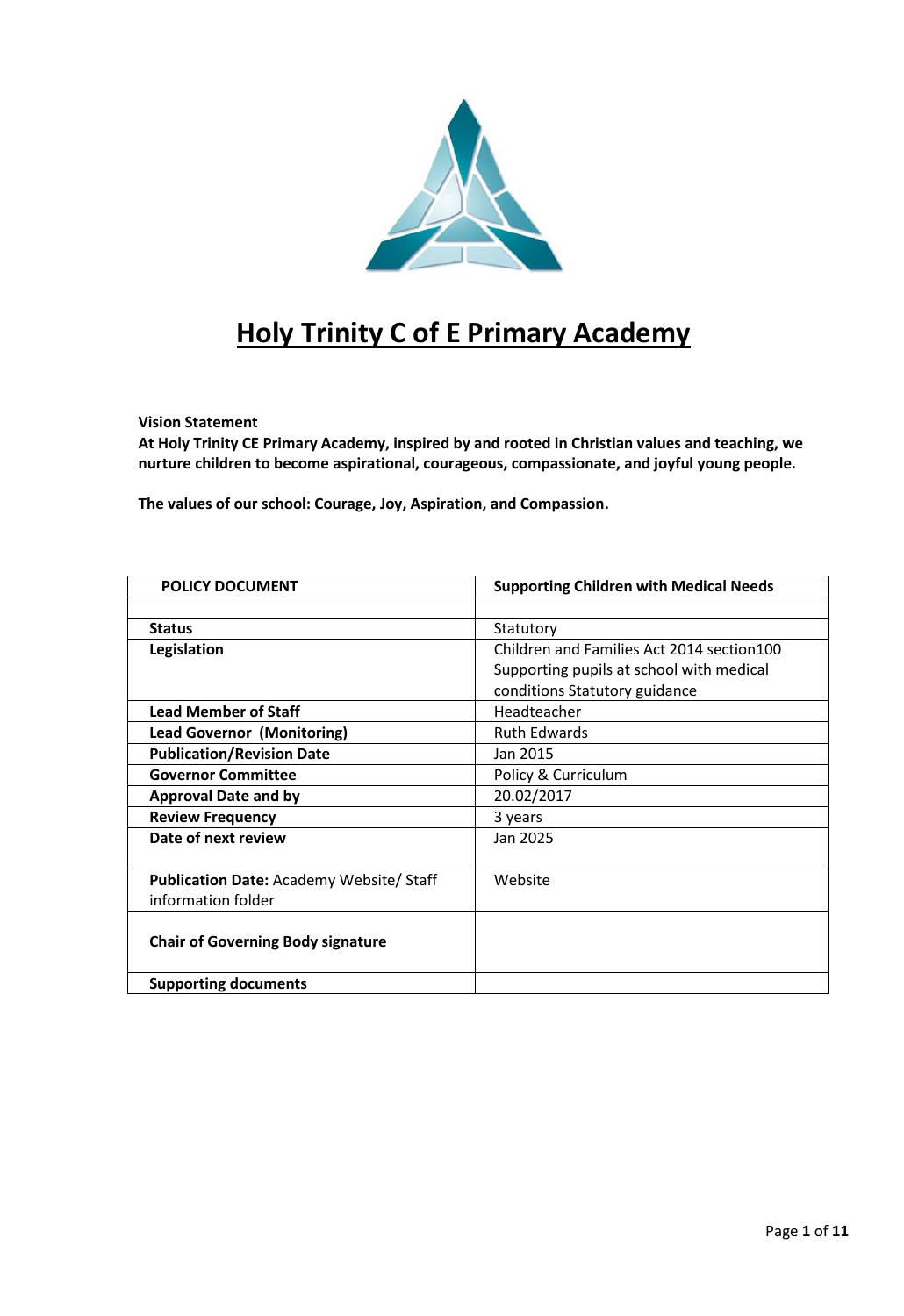# **INDEX**

| $\mathbf{1}$ |  |
|--------------|--|
| 2            |  |
| 3            |  |
| 4            |  |
| 5            |  |
| 6            |  |
| 7            |  |
| 8            |  |
| 9            |  |
| 10           |  |
| 11           |  |
| 12           |  |
| 13           |  |
| 14           |  |
| 15           |  |
| 16           |  |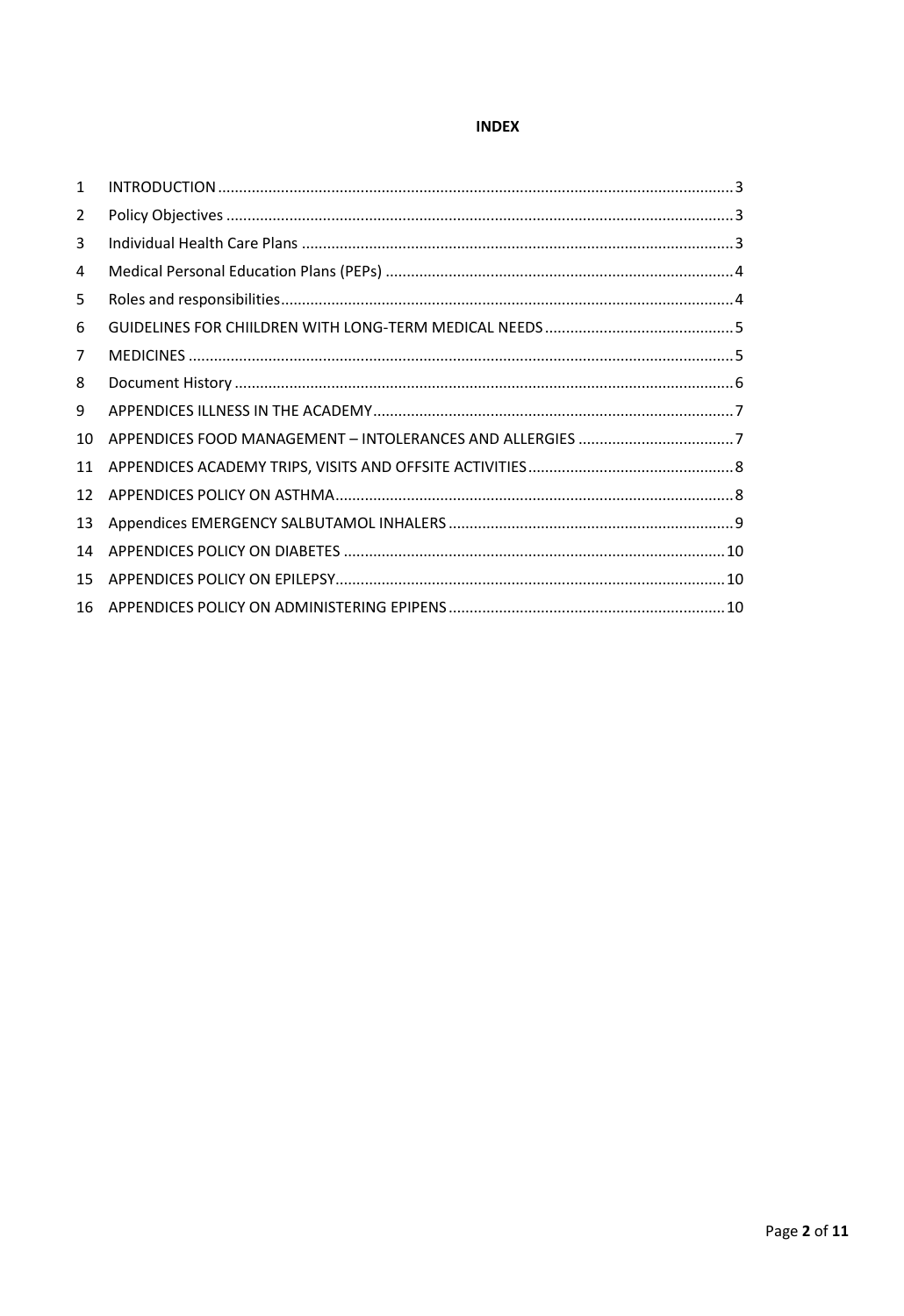# <span id="page-2-0"></span>**1 INTRODUCTION**

- 1.1 The Governors, headteacher and staff of Holy Trinity CE Primary Academy are committed to ensuring that children with medical needs receive care and support in school. Children should not be denied access to a broad curriculum simply because they are on medication or need medical support, nor should they be denied access to school trips etc. Every effort will be made to work with parents and children to ensure that those with medical needs experience the best possible care whilst at the Academy.
- 1.2 Most children will at some time have a medical condition that may affect their participation in school activities. For many this will be short term, perhaps finishing the course of medication prescribed by their doctor.
- 1.3 This policy does not apply to children who are ill, with, for example, seasonal ailments such as a cold or flu. Though understanding the pressures on parents, it is the Academy's view that children who are unwell should not be sent to school. No child should come to school with a temperature or if they have suffered vomiting or diarrhoea, they should not return to school for 24-48 hours after the last episode.
- 1.4 Other children have medical conditions that, if not properly managed, could limit the access to education. Such children are regarded as having medical needs. Most children with medical needs can attend school regularly and, with some support from staff, can take part in most normal school activities. However, the academy staff may need to take extra care in the supervising some activities to make sure that these children, and others, are not put at risk.
- 1.5 This policy relates to pupils who have a recognized medical condition, which will last longer than 15 days and will require the child to have a care plan protocol in place at the academy.
- 1.6 This policy does not replace the protocol and procedures already in place for emergency. Failure to act in an emergency could result staff being in breach of the statutory of duty of care.

# <span id="page-2-1"></span>**2 Policy Objectives**

- To ensure that arrangements are in place to support children with medical conditions
- To ensure that the focus is on the needs of each individual child and how their medical condition impacts on their school life.
- To ensure there are arrangements in place which provide effective support for children with medical conditions in school.

# <span id="page-2-2"></span>**3 Individual Health Care Plans**

- 3.1 Individual healthcare plans will be produced for any child with more significant medical conditions. The decision to produce an individual healthcare plan will be agreed by the academy, healthcare professional and parent. If there is a dispute, the headteacher will make the final decision.
- 3.2 The level of detail in the individual healthcare plan will depend on the complexity of the child's condition and the degree of support needed. Individual healthcare plans must be easily accessible to all who need to refer to them whilst also preserving confidentiality.
- 3.3 Where a child has special educational need, but does not have an Education and Healthcare Plan, the special educational need should be mentioned in the individual healthcare plan.
- 3.4 Plans will be reviewed at least annually or earlier if the child's needs have changed.
- 3.5 Where a child is returning to school following a period of hospital provision or alternative provision (including home tuition), the school will work with the local authority professionals (e.g. Educational Welfare Service,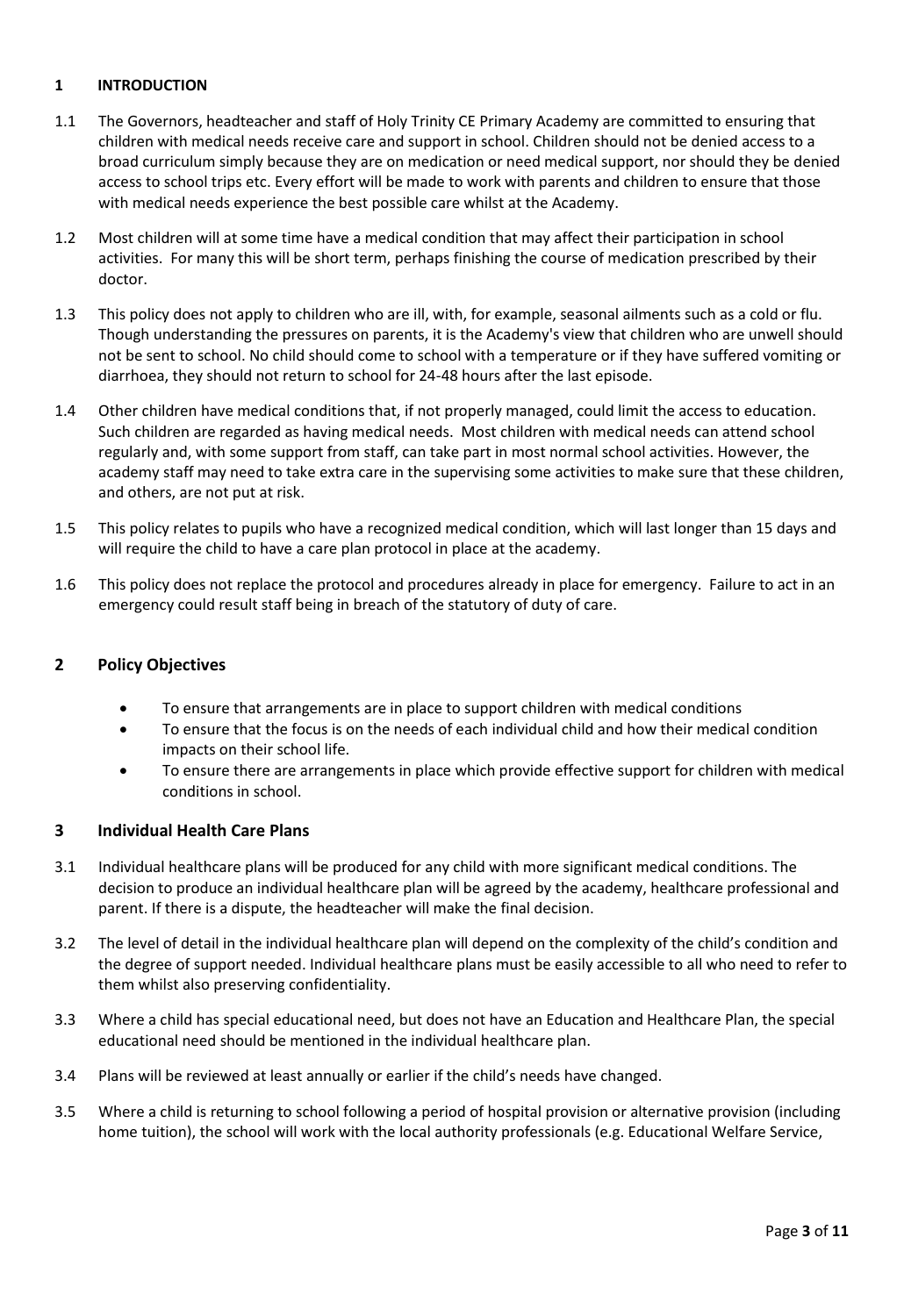educated other than at school Team) to ensure that the individual healthcare plan identifies the support the child will need to reintegrate effectively.

# <span id="page-3-0"></span>**4 Medical Personal Education Plans (PEPs)**

4.1 Medical PEPs will be produced, with support from the Educational Welfare Service, for any students whose medical conditions mean that they will be absent from school for an extended period or are on part-time timetables.

# <span id="page-3-1"></span>**5 Roles and responsibilities**

- 5.1 The designated person with responsibility for children with medical needs will be set on a case by case basis. Whose responsibilities are to:
	- Ensuring all information on the medical needs of children is kept secure, and up to date
	- Delegation of the administration of medicines to the First Aider or other, as agreed with parents/families, and the maintenance of necessary records;
	- Ensuring safe storage of medicines;
	- Communication with parents to ensure adequate supplies of medicines in school;
	- Communication with parents to ensure that parents have completed the necessary authorisation forms, and the record keeping;
	- Coordinate with the headteacher the necessary training of staff in all related matters and the maintenance of training records;
- 5.2 The delegated responsibility for day to day administration of medicines falls to the business manager who may delegate appropriately.
- 5.3 Their responsibilities are outlined as follows:
	- Assist, as necessary with the child's self-administration of medicines;
	- Administration of medicines as agreed with parents/families, and the maintenance of necessary records.
	- Ensuring that all relevant documentation is kept accurate and up-to-date.
	- Ensuring all medicines stored in the Academy are in-date; informing parents if this is imminent and ensuring all out-of-date medicine is replaced and disposed of safely, in line with guidance given.
	- Liaison with lead members of staff to check the lists of children attending offsite activities and the liaison between home and the teacher in charge of the activity, to ensure that staff are prepared to deal with any necessary medical need or issue;
- 5.4 The Governors are responsible, in consultation with the Headteacher for establishing the medical conditions policy and for reviewing it at the appointed review date. The Governors must ensure that sufficient staff have received suitable training and are competent before they take on responsibility to support children with medical conditions.
- 5.5 The headteacher is responsible for ensuring that all staff are aware of the policy and understand their role in is implementation. The headteacher will also line manage the Lead First Aider and ensure that all staff who need to know are aware of children's medical conditions.
- 5.6 The Business Manager is responsible for the health and safety elements of the policy and for conducting risk assessments associated with children with medical conditions which affect their access. The Business Manager will also ensure, in consultation with the headteacher, that the appropriate level of insurance is in place and appropriately reflects the level of risk.
- 5.7 All staff are responsible for following any advice or instructions about dealing with children with medical conditions. Academy staff will receive sufficient and suitable training and achieve the necessary level of competency before they take on responsibility to support children with medical conditions.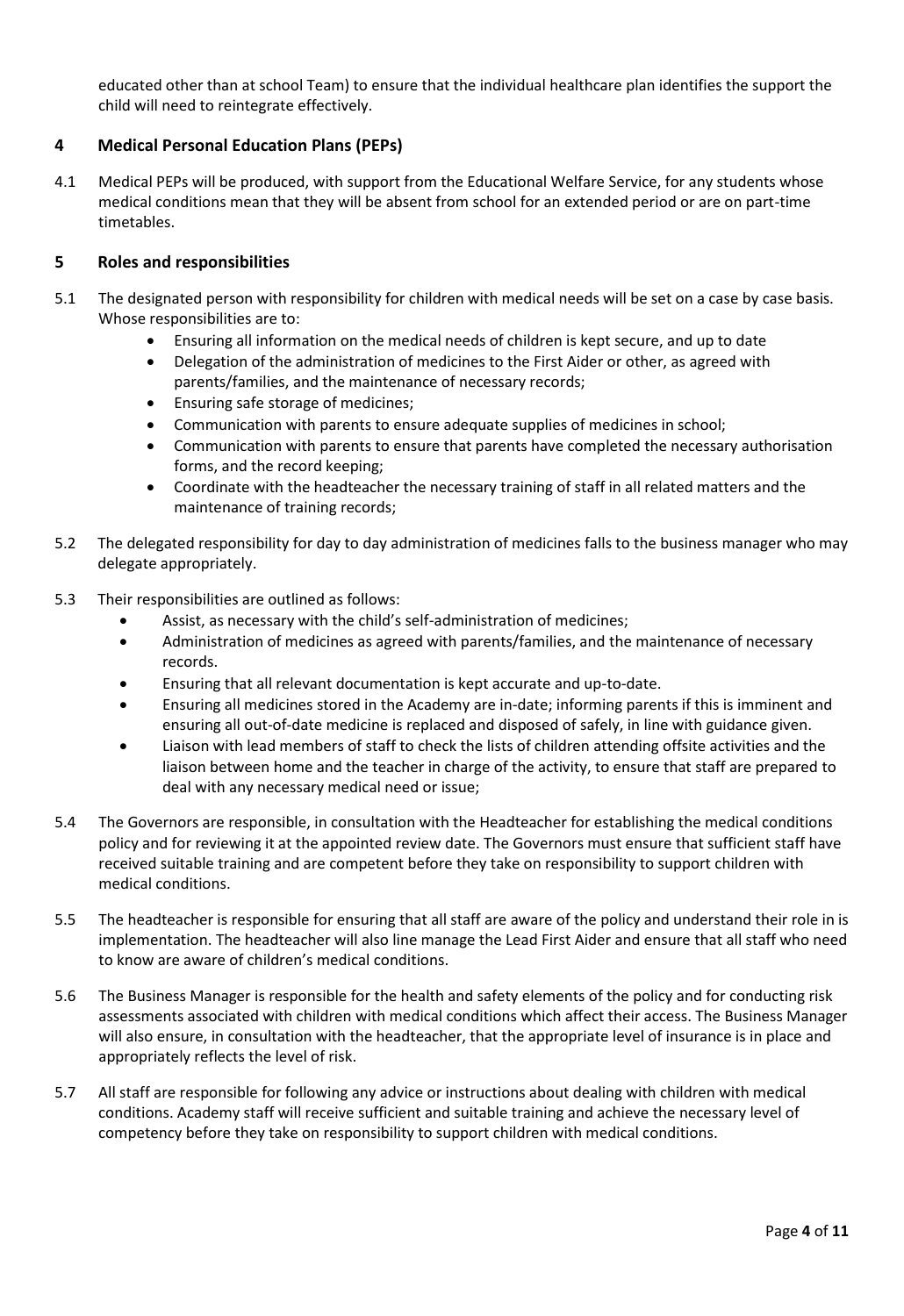## <span id="page-4-0"></span>**6 GUIDELINES FOR CHIILDREN WITH LONG-TERM MEDICAL NEEDS**

- 6.1 Children with medical conditions entering the Academy from our feeder Nursery Schools will usually be identified through discussions with the foundation teacher on transition visits. Parents/carers are also invited to approach the Academy with information needed to ensure accurate and appropriate care for their children.
- 6.2 Parents are asked to complete a data form on entry identifying any medical needs. If a medical need arises following entry, parents/carers are asked to contact the Academy immediately. Parents may be asked to meet with a SENDCO/class teacher to agree a Care Plan if deemed appropriate.
- 6.3 Not all children with medical needs will require an individual care plan. A short-written agreement with parents or consent form may be all that is necessary.
- 6.4 Where required, each plan will contain different levels of detail according to individual needs. The plan should clarify the help that can be provided. It should include details of symptoms, daily care requirements, detailed emergency procedures and family/medical contact details.
- 6.5 The parents should confirm all the medical information, in writing, and in cases of complex or serious conditions this should be verified by the GP and/or consultant, also in writing. The care plan should be developed in consultation with the parents (and child if of sufficient understanding), the GP and school health service and others as appropriate. For example, it may be necessary to involve the catering provider in determining suitable meal arrangements for a food allergy sufferer. In some situations, it may be necessary to involve specialist nursing support or the community nursing team.
- 6.6 All care plans are reviewed on an annual basis. This takes place during Annual Reviews for children with an EHCP and at least once a year during the Summer Term for others with a care plan. Interim reviews can be undertaken at any time when deemed necessary at the instigation of the parents/carers and/or health professionals such as diabetic nurse, community nurse, dietician, physiotherapist, etc.
- 6.7 In some instances, medic alert necklaces or bracelets may be worn to alert others of a specific medical condition in case of an emergency. As these items can be a source of potential injury in games or practical activities, staff should consider whether, in certain circumstances, it would be appropriate to remove them temporarily and have them kept safe by the person in charge of the activity. In such cases, staff must be alert to the significance of these bracelets/necklaces and be clear to whom they belong when removing and taking charge of them.

# <span id="page-4-1"></span>**7 MEDICINES**

- 7.1 Medicines will only be administered by academy staff when it would be detrimental to a child's health or attendance not to do so.
- 7.2 Holy Trinity CE Primary Academy will not store large volumes of medicines. Staff will only store, supervise and administer medicine that has been prescribed for an individual child. Medicines will be stored strictly in accordance with product instructions and in the original container in which dispensed by a pharmacist unless only 1 tablet is required daily for a short time, which should be clearly labelled with name, dosage, frequency, and any other instructions.
- 7.3 Any medication brought into the Academy should be handed to the Office immediately, with a note from the parent/carer and information about how much and when the child needs to take the medication.
- 7.4 If the medication involves any special form of administration, the parents must contact the Academy first so that arrangements can be made by the parents/health authority or academy for this to occur.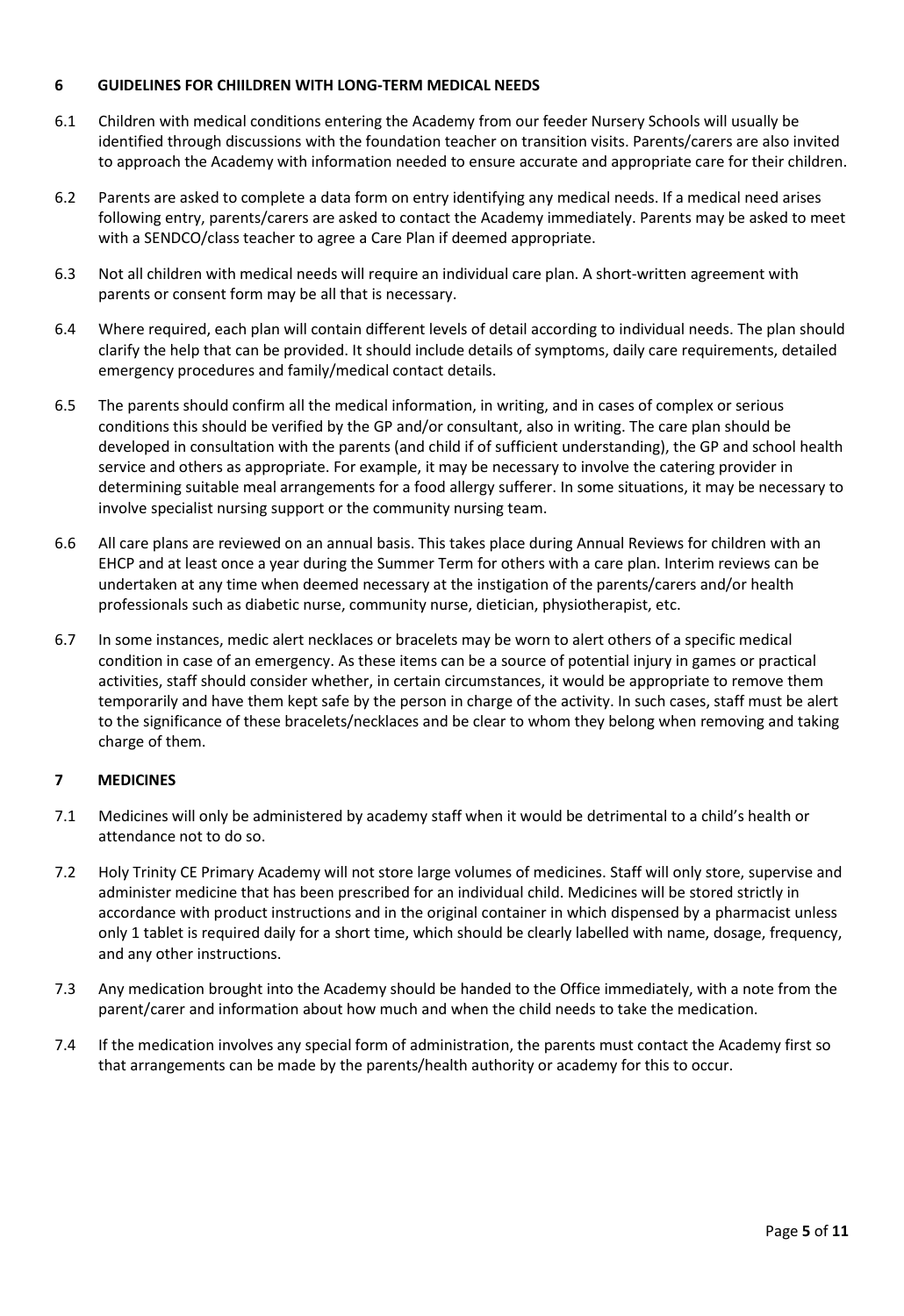- 7.5 If a medicine is approaching its expiry date, or is close to running out, the business manager is responsible for contacting parents to remind them. Medicines are locked away in a cupboard in the Office, the office staff holds keys. The exceptions to this are:
	- Medicines for asthma, anaphylaxis, diabetes, and epilepsy. These medicines may be needed in emergency situations when immediate access would be essential. In some cases, children would carry their own medication, e.g. inhalers for asthma, in line with their care plan.
	- Medicines needing refrigeration. These will be kept in a refrigerator which is in the staff room.
- 7.6 Non-prescription medicines such as Calpol and paracetamol are not permitted and staff will not administer these unless they form part of any treatment covered under paragraph 1.5.
- 7.7 Over the counter (non-prescription) treatments for Hay fever, allergens', and travel sickness, will be considered where the parent gives consent and confirms the repetitive history of such a condition.
- 7.8 Please note the Academy is not allowed to administer drugs of any kind unless the medication has been sent in with the child and permission given.
- 7.9 Medication requiring adult administration via injection or invasive application will be the parent or carers responsibility to administer.
- 7.10 Parents will be expected to arrange for the application of creams and lotions but the academy staff can decide on a case by case basis what support can be offered in applying these. This will vary on the location of the ailment and safeguarding policies will apply.

#### <span id="page-5-0"></span>**8 Document History**

| Date    | <b>Description</b>                                              |
|---------|-----------------------------------------------------------------|
| October | Amendments following revised government guidelines and comments |
| 2017    | received.                                                       |
|         |                                                                 |
|         |                                                                 |
|         |                                                                 |
|         |                                                                 |
|         |                                                                 |
|         |                                                                 |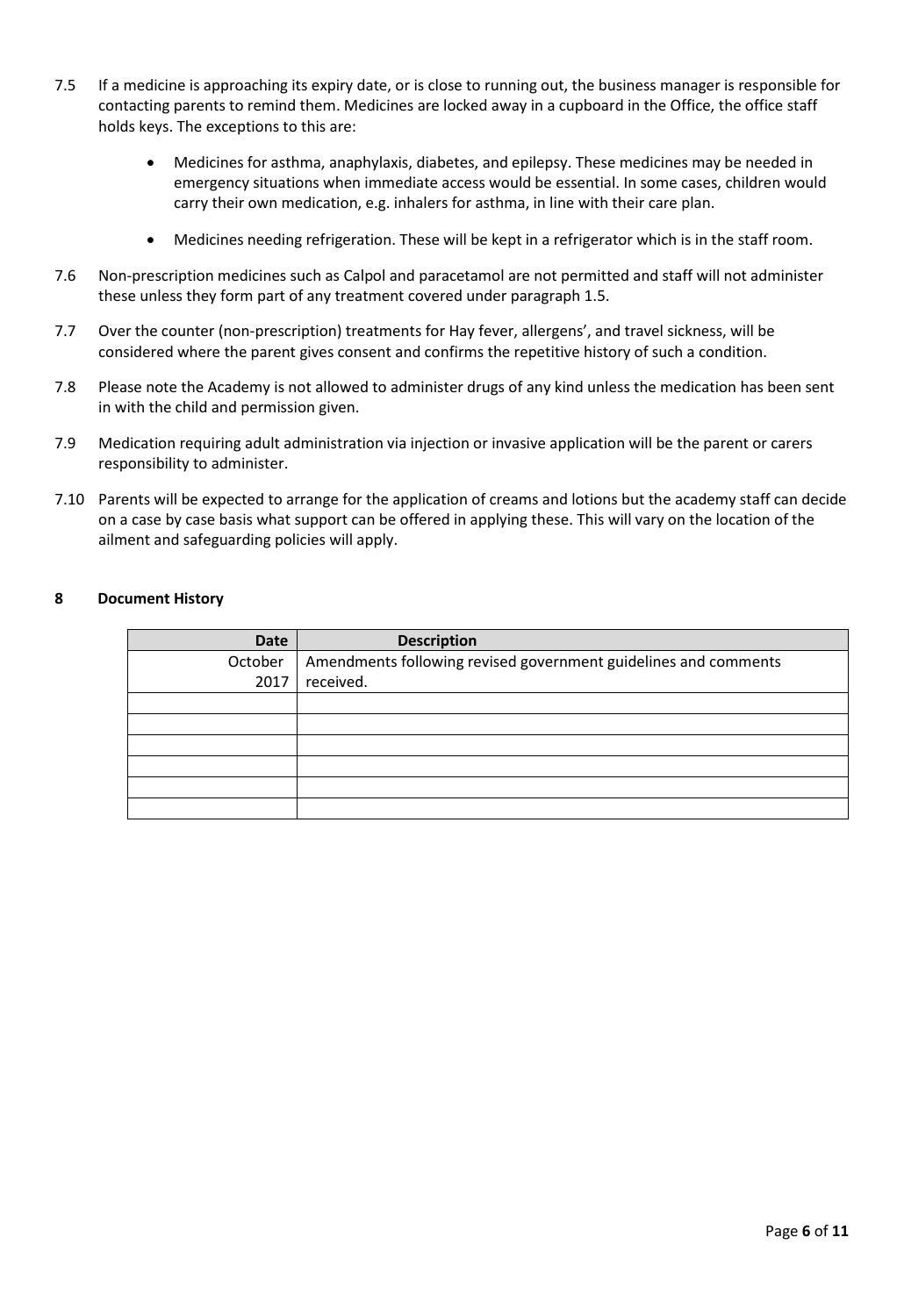## <span id="page-6-0"></span>**9 APPENDICES ILLNESS IN THE ACADEMY**

- 9.1 If a child is taken ill in a lesson and it is felt necessary for medical treatment the following may occur: -
	- Emergency First Aider is sent for if child is unable to be moved
	- First aid is administered when necessary. Parents/carers may be contacted depending upon the nature of the problem. If it is thought that some follow up may be needed, a letter will be sent home with the child.
	- In more serious cases where hospital attention is deemed necessary, the Academy will attempt to contact parents/carers who will be expected to take their child to hospital unless this is an emergency.
	- In an emergency, an ambulance will be called and the parent/carer contacted by the Academy. A member of staff may accompany the child to hospital.
	- If parents cannot be contacted, the Academy will act in loco parentis and give permission (subject to prior medical consent being given) for any emergency treatment. In this case, a member of staff will always accompany the child.

# <span id="page-6-1"></span>**10 APPENDICES FOOD MANAGEMENT – INTOLERANCES AND ALLERGIES**

- 10.1 Even in its most severe form, allergies and severe allergic reactions (anaphylaxis) are very definitely manageable. All children with a diagnosed severe food allergy must have an individual care plan.
- 10.2 Food/meal arrangements must be covered when the plan is drawn up. The care plan must be drawn up at a meeting involving the SENDCO or class teacher and the parents. Meal arrangements should be discussed at the same time.
- 10.3 We recommend that children with severe food allergies bring a home packed lunch. Where parents wish their children to be provided with school meals, a meeting takes place between the academy, the parents and school meals provider. The academy is responsible for arranging this meeting.
- 10.4 At the meeting, the parents are made fully aware of the catering provider's food allergies/allergens policies and procedures. They can use this information to make an informed choice about whether or not they wish their child to receive meals.
- 10.5 If the decision is made to provide meals, then the care plan must clearly set out what the arrangements are, agreed by parents/carers.
- 10.6 A critical element of managing the risk from food allergens is ensuring that appropriate "emergency arrangements" are in place. These should be in place regardless of whether meals are provided by the academy school meals provider or not.
- 10.7 The Academy's Catering Service position is that they have taken positive steps to reduce the likelihood that nuts will be found in any recipes/menus. Nuts are not used as ingredients. However, please note that, due to production methods of suppliers of raw ingredients, it is not possible for them to guarantee the child will not come into contact with allergens.
- 10.8 School meals staff must be made aware by the business manager, of the children affected by possible allergies that they provide for. The basic relevant information from the care plan is shared with the MDSA staff.
- 10.9 The academy should be supplied with a suitable number of EpiPen's for each affected pupil. These will be kept in available positions within school, one at reception, one with the class teacher in a box labelled clearly with the child's name.
- 10.10 The date of the EpiPen's will be checked at regular intervals by the business manager or delegate.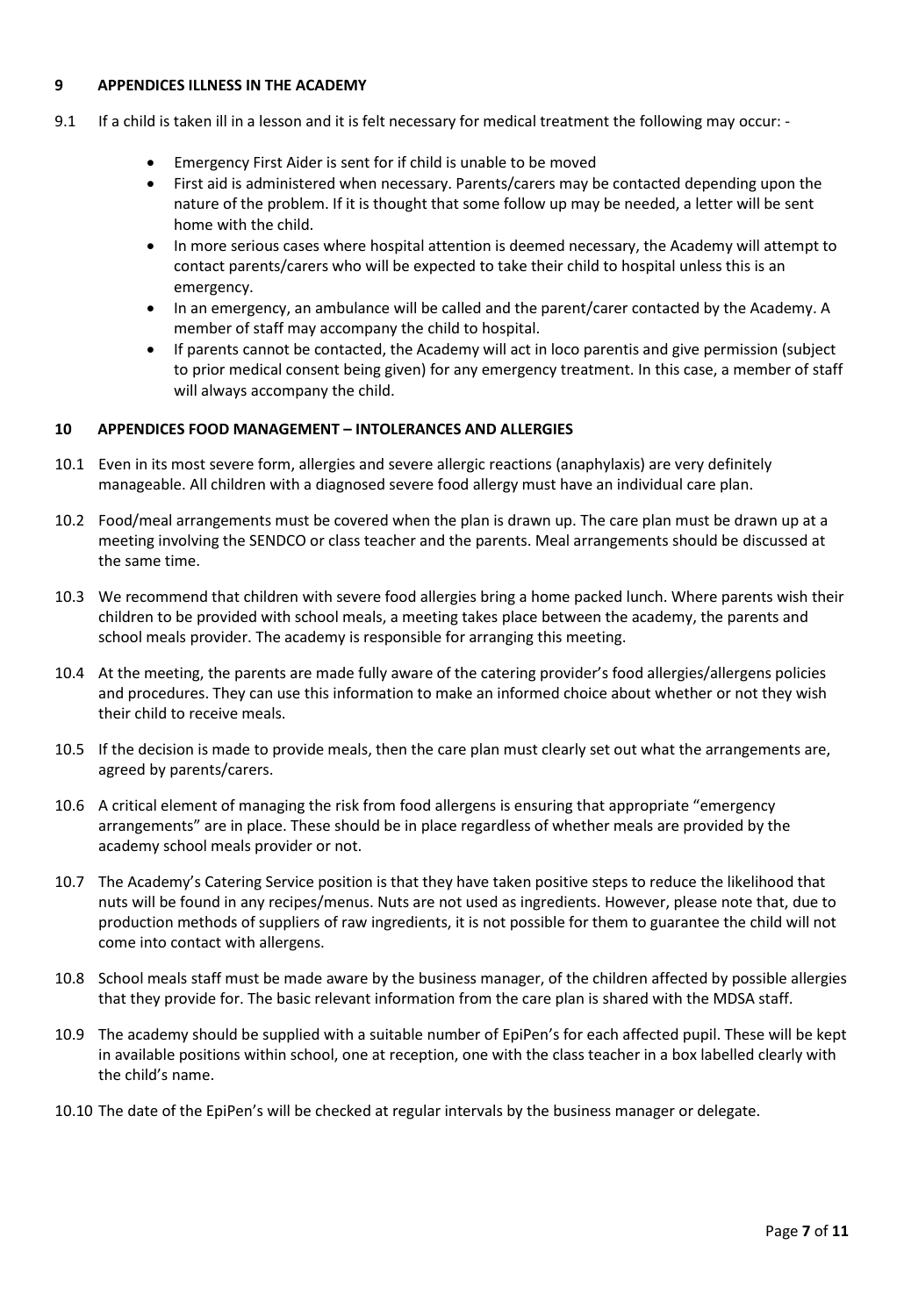# <span id="page-7-0"></span>10.11 For administration of EpiPen's, see Appendix for guidance.

# **11 APPENDICES ACADEMY TRIPS, VISITS AND OFFSITE ACTIVITIES**

- 11.1 Holy Trinity CE Primary Academy believes that all children are entitled to participate fully in activities associated with the academy and will attempt at all times to accommodate children with medical needs, however, consideration must be given to the level of responsibility that staff can be expected to accept as indicated and agreed on the Care Plan, or in liaison with parents/carers for those without a Care Plan.
- 11.2 For school trips and residential experiences responsibility will be that of the teacher in charge and copies of the relevant consent forms and medication instructions will be held by them.

## <span id="page-7-1"></span>**12 APPENDICES POLICY ON ASTHMA**

- 12.1 Holy Trinity CE Primary Academy welcomes children who have asthma and encourages them to participate fully in school activities.
- 12.2 Advice will be given to staff on the practical aspects of asthma management.
- 12.3 Holy Trinity CE Primary Academy will keep a record of children with asthma as notified by parents on the child's file.
- 12.4 The Academy expects that parents will inform staff of up to date details relating to the asthma of their son/daughter, together with clear guidance on the usage of medication, inhalers etc.
- 12.5 The Academy encourages children to take responsibility for the bringing and caring for their inhalers, whether preventative or relief inhalers and the latter may be kept centrally where appropriate, but must be labelled clearly with the child's name if this is the case.
- 12.6 The Academy will take steps to ensure that curriculum activities e.g. Science experiments, are carried out with the needs of asthmatic children in mind.
- 12.7 The Academy expects that all children with asthma bring any inhalers needed to PE lessons and carry them with them during the lessons wherever possible. PE staff will advise children to carry them with them outside for lessons and not to leave them in the changing rooms to ensure they can be used promptly if needed during the lesson. It is acknowledged that asthma can have an impact on certain elements of the PE curriculum but also that it should not provide a barrier to learning if dealt with in line with medical guidance.
- 12.8 The signs of an asthma attack are
	- Persistent cough (when at rest)
	- A wheezing sound coming from the chest (when at rest)
	- Difficulty breathing (the child could be breathing fast and with effort, using all accessory muscles in the upper body)
	- Nasal flaring
	- Unable to talk or complete sentences. Some children will go very quiet.
	- May try to tell you that their chest 'feels tight' (younger children may express this as tummy ache)

# 12.9 CALL AN AMBULANCE IMMEDIATELY AND COMMENCE THE ASTHMA ATTACK PROCEDURE WITHOUT DELAY IF THE CHILD

- Appears exhausted
- Has a blue/white tinge around lips
- Is going blue
- Has collapsed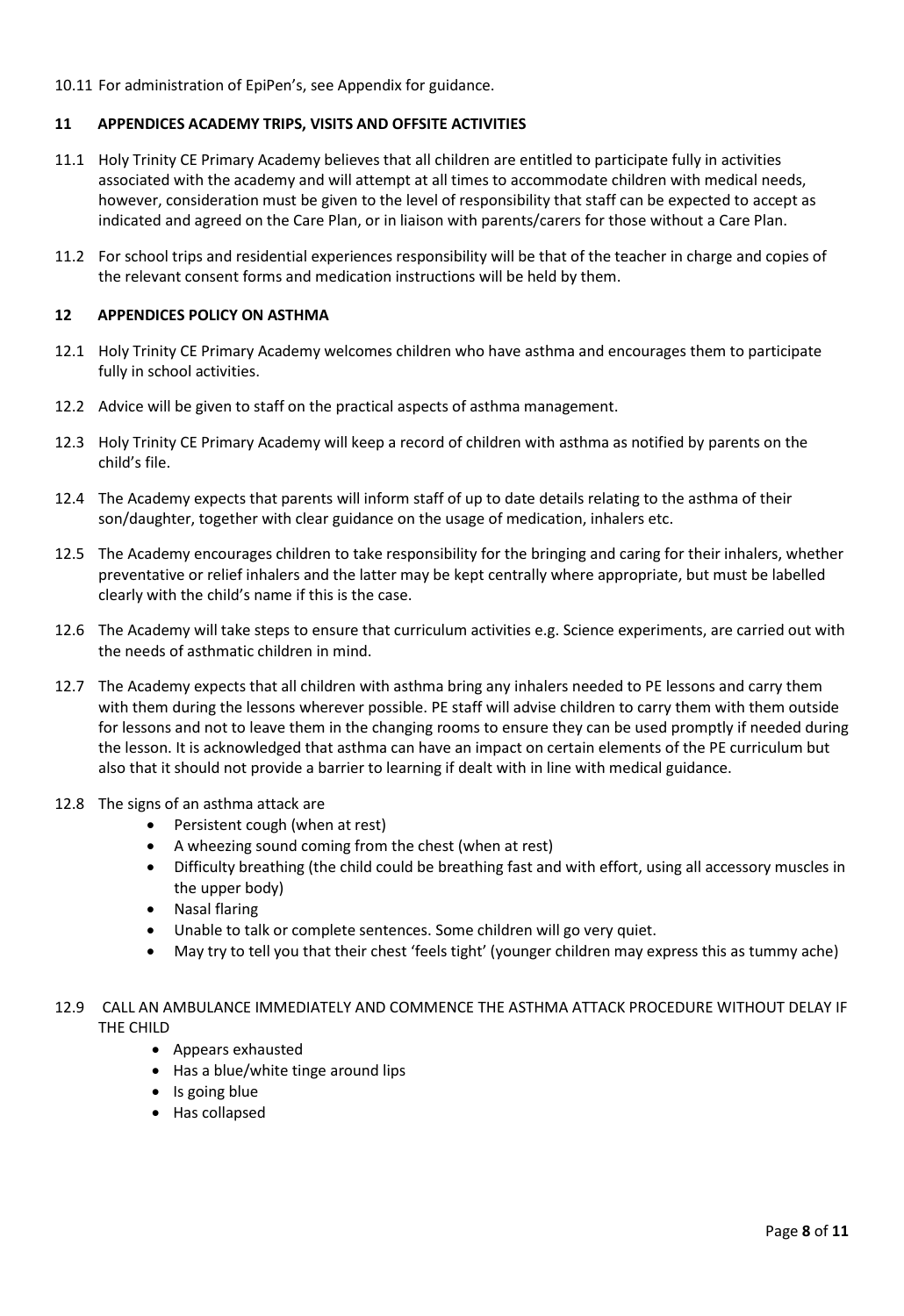- 12.9.1 If an asthmatic child becomes breathless and wheezy or coughs continually:
	- Keep calm. It's treatable.
	- Let the child sit down in the position they find most comfortable, usually sitting down and leaning forward. Do not make them lie down.
	- Let the child take their usual reliever treatment normally a blue inhaler. If the child has forgotten their inhaler, send for the emergency salbutamol inhaler located in the office.
	- Remain with the child while the inhaler and spacer are brought to them
	- If there is no immediate improvement, continue to give two puffs at a time every two minutes, up to a maximum of 10 puffs
	- Stay calm and reassure the child. Stay with the child until they feel better. The child can return to school activities when they feel better
	- If the child does not feel better or you are worried at
	- ANYTIME before you have reached 10 puffs, CALL 999 FOR AN AMBULANCE
	- If the normal medication has had no effect, see severe asthma attack below.
- 12.10 Any of these signs mean severe asthma attack:
	- Normal relief medication does not work at all.
	- The child is breathless enough to have difficulty in talking normally.
	- The pulse rate is 120 per minute or more.
	- Rapid breathing of 30 breaths a minute or more.
- 12.11 Follow the Academy protocol as 12 above to deal with a severe attack:
	- Call for an ambulance.
	- Get someone to inform the parents.
	- If the child has an emergency supply of oral steroids (prednisolone) give them the stated dose now.
	- Keep trying with the usual reliever inhaler every 5-10 minutes and don't worry about possible overdosing.
	- Avoid giving the child a "reassuring hug" as s/he will need her arms, shoulders, rib muscles to help them to breath.
	- Do not take the child outside for "fresh air" as cold air may increase the asthma attack.
- 12.12 Trigger Factors for Severe Asthma
	- Anxiety
	- Small furry animals
	- Chemicals
	- Exercising
	- Cold air

# <span id="page-8-0"></span>**13 Appendices EMERGENCY SALBUTAMOL INHALERS**

- 13.1 From 1st October 2014 the Human Medicines (Amendment) (No. 2) Regulations 2014 allows schools to obtain, without a prescription, salbutamol inhalers, if they wish, for use in emergencies. This will be for any pupil with asthma, or who has been prescribed an inhaler as reliever medication. The inhaler can be used if the pupil's prescribed inhaler is not available (for example, because it is broken, or empty).
- 13.2 This change applies to all primary and secondary schools in the UK. Schools are not required to hold an inhaler – this is a discretionary power enabling schools to do this if they wish.
- 13.3 Holy Trinity CE Primary Academy has decided to hold such an inhaler for emergency use. This will be strictly in accordance to the department of health guidanc[e Department of Health Guidance](https://www.gov.uk/government/uploads/system/uploads/attachment_data/file/360585/guidance_on_use_of_emergency_inhalers_in_schools_October_2014.pdf)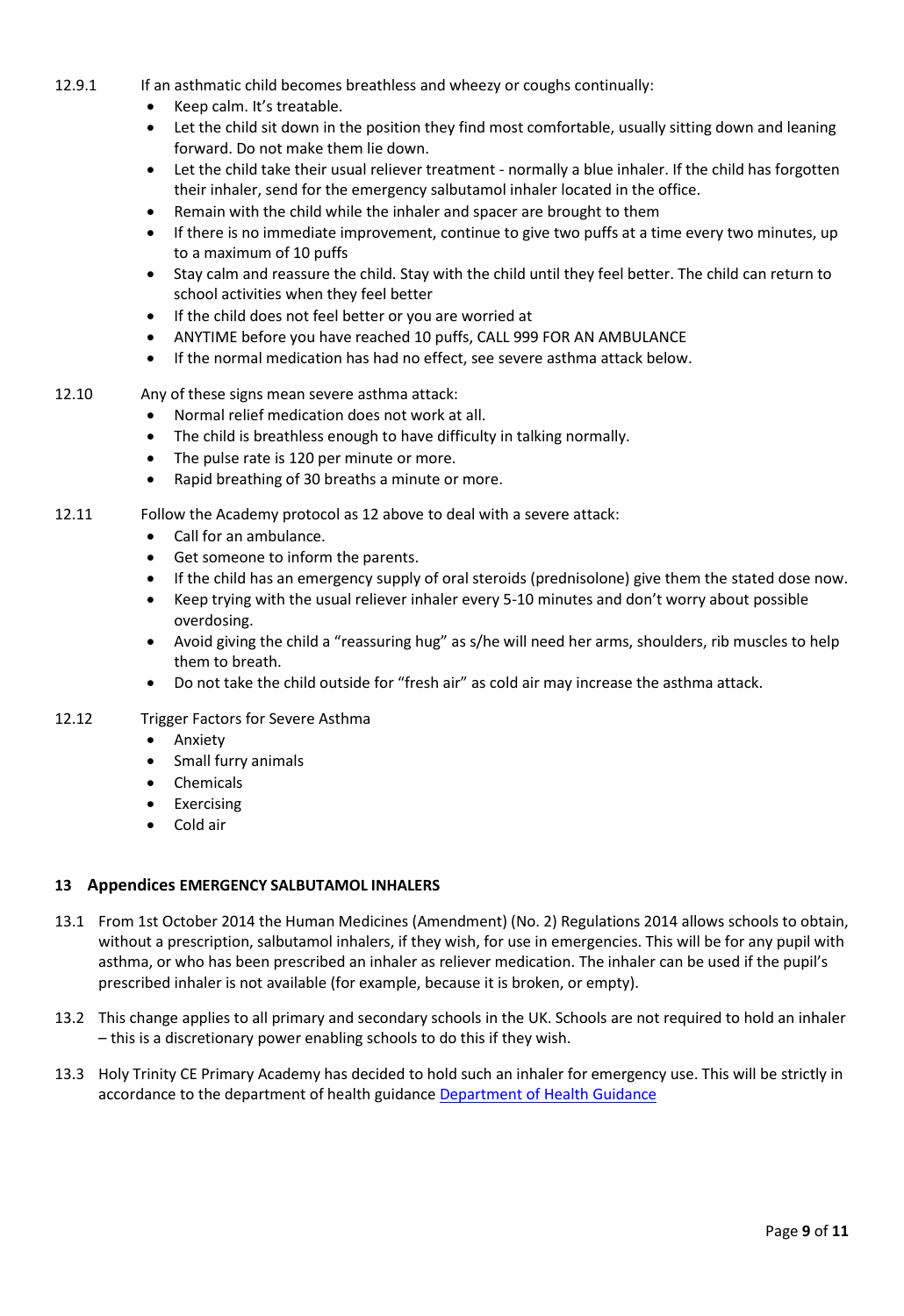#### <span id="page-9-0"></span>**14 APPENDICES POLICY ON DIABETES**

- 14.1 Holy Trinity CE Primary Academy welcomes children who have diabetes and encourages them to participate fully in School activities.
- 14.2 Holy Trinity CE Primary Academy will advise staff on the practical aspects of diabetes management and will liaise where appropriate with the Community and School Nursing Services.
- 14.3 Holy Trinity CE Primary Academy will keep a record of children with diabetes and will make central access available for emergency rations and medication.
- 14.4 The Governors expects that parents will inform staff of details relating to the diabetes of their son/daughter, together with clear guidance on the usage of medication etc. It may be deemed necessary to draw up an agreed Care Plan.
- 14.5 We encourage children to learn to take responsibility for the management of their diabetes and will provide appropriate support where necessary. Parents, carers or nurse would need to make arrangements to administer insulin injections should they be required.
- 14.6 It is essential to follow the Health and Safety Policy for the disposal of needles.

# <span id="page-9-1"></span>**15 APPENDICES POLICY ON EPILEPSY**

- 15.1 Holy Trinity CE Primary Academy welcomes children who have epilepsy and encourages them to participate fully in School activities.
- 15.2 Holy Trinity CE Primary Academy will advise staff on the practical aspects of epilepsy management and will liaise where appropriate with the Community and School Nursing Services. Advice to staff on epilepsy attacks will be published in the Care Plan if one is in place.
- 15.3 Holy Trinity CE Primary Academy will keep a record of children with epilepsy as notified by parents on the medical register.
- 15.4 The Governing Body expects that parents will inform staff of details relating to the epilepsy of their son/daughter, together with clear guidance on the usage of medication etc. It may be deemed necessary for the parents(s) to meet with the SENDCO and draw up a care Plan.
- 15.5 Holy Trinity CE Primary Academy encourages all children to take responsibility for the management of their epilepsy and will provide appropriate support where necessary.

#### <span id="page-9-2"></span>**16 APPENDICES POLICY ON ADMINISTERING EPIPENS**

- 16.1 The purpose of this policy is to describe to parent, governors, and staff the measures taken by the academy to protect those children who may need to receive the administration of an epi-pen. This policy only describes in outline the causes and symptoms of anaphylaxis. Relevant staff will receive detailed training from external providers (online/face to face) with practical sessions if required by staff.
- 16.2 Anaphylaxis can be triggered by foods (nuts, shellfish, dairy products) or non-foods (wasp and bee stings, certain medicines, even exercise). The symptoms of anaphylaxis can be identified by effects on the respiratory system, cardiovascular system, gastrointestinal system, skin, nervous system, genitourinary system. In the event of an attack it is important to administer an epi-pen as soon as possible and then call 999 for an ambulance.
- 16.3 At the beginning of each year, the names of all children at risk will be issued to staff via the updated medical register.